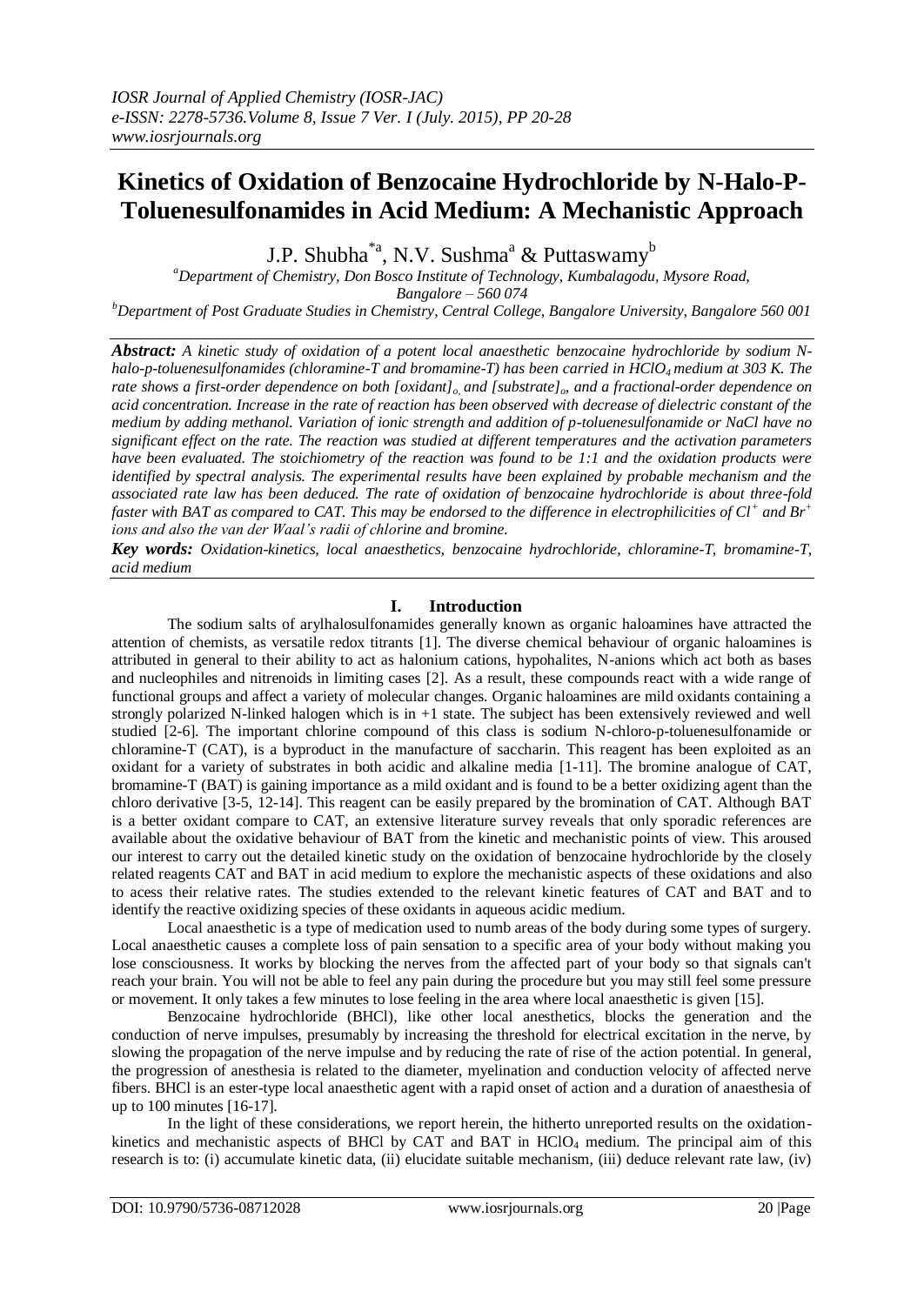identify the oxidation products, (v) compute activation parameters, and (vi) assess relative reactivity and kinetic features of CAT and BAT towards BHCl in  $HClO<sub>4</sub>$  medium.

## **II. Experimental**

#### **2.1 Materials and methods**

Chloramine-T (E. Merck) was used as received. Bromamine-T was obtained [18] by the partial debromination of dibromamine-T (DBT) by 4.0 mol dm-3 NaOH. The purity of these reagents was assayed iodometrically to determine the active halogen content. Aqueous solution of these oxidants was standardized by the iodometric method and stored in brown bottles to prevent any of its photochemical deterioration. Pharmaceutical grade BHCl (gift sample) was used as received and aqueous solution of the compound was prepared fresh just before use. Solvent isotope studies were made with D2O (99.4 *%*) supplied by BARC, Mumbai, India. Analytical grade chemicals and double distilled water was used throughout. The regression coefficient (r) was calculated using  $f<sub>x</sub>$  – 350TL scientific calculator.

#### **2.2 Kinetic procedure**

Reactions were carried out under pseudo first-order conditions were maintained for the kinetic runs  $(\text{Substrate}]_{\circ}$   $\gg$  [oxidant] $_{\circ}$ ) at constant temperature 303 K in glass stoppered pyrex boiling tubes coated black from outside to eliminate photochemical deterioration. Raaga digital proportional temperature controller (CH-16) was used to maintain the desired temperature with an accuracy of  $\pm$  0.1 <sup>o</sup>C. The requisite amounts of solutions of substrate and  $HClO<sub>4</sub>$  solutions and water (for constant total volume) for all kinetic runs were equilibriated at 303 K for about 30 min. A measured amount of oxidant also equilibriated at the same temperature was rapidly added to the reaction mixture which was periodically shaken for uniform concentration. The progress of the reaction was monitored by withdrawing measured aliquots (5 ml each) from the reaction mixture at regular time intervals and determined the unreacted oxidant iodometrically. The course of the reaction was studied more than two half-lives. The pseudo first-order rate constants  $(k^{\prime} s^{-1})$  calculated from the linear plots of log [oxidant] versus time were reproducible within  $\pm$  3-4%.

#### **2.3 Stoichiometry and product analysis**

Varying ratios of oxidant to BHCl were equilibriated at 303 K for 24 h in presence of 0.2 mol dm<sup>-3</sup> HClO4. The unreacted oxidant was determined by iodometry and the analysis showed that in both the cases one mole of BHCl consumed one mole of oxidant and the observed reaction stoichiometry is represented in equation 1.

$$
H_2N
$$
  
\n $H_2N$   
\n $H_2N$   
\n $H_2N$   
\n $H_2N$   
\n $H_2N$   
\n $H_2N$   
\n $H_2N$   
\n $H_2N$   
\n $H_2N$   
\n $H_2N$   
\n $H_2N$   
\n $H_2N$   
\n $H_2N$   
\n $H_2N$   
\n $H_2N$   
\n $H_2N$   
\n $H_2N$   
\n $H_2N$   
\n $H_2N$   
\n $H_2N$   
\n $H_2N$   
\n $H_2N$   
\n $H_2N$   
\n $H_2N$   
\n $H_2N$   
\n $H_2N$   
\n $H_2N$   
\n $H_2N$   
\n $H_2N$   
\n $H_2N$   
\n $H_2N$   
\n $H_2N$   
\n $H_2N$   
\n $H_2N$   
\n $H_2N$   
\n $H_2N$   
\n $H_2N$   
\n $H_2N$   
\n $H_2N$   
\n $H_2N$   
\n $H_2N$ 

Where  $X = Cl/Br$  and  $Ar = CH_3C_6H_4SO_2$ 

After completion of the reaction, the reaction products were neutralized with acid/alkali and extracted with ether. The organic products were subjected to spot tests [19] and chromatographic analysis using TLC, which revealed the formation of oxidation products as *p*-aminobenzoic acid and acetic acied. Further, these products were confirmed by IR and mass spectral analysis.

IR spectrum was recorded on Nicolet model impact 400 D FT-IR spectrum (KBr pellets 3 cm<sup>-1</sup> resolution). IR spectral bands of *p*-aminobenzoic acid were observed at 1693 cm<sup>-1</sup> (-C=O), 3462 cm<sup>-1</sup> (-OH), and 3364 cm<sup>-1</sup> and 3224 cm<sup>-1</sup> ( $-NH<sub>2</sub>$ ); Diethylamine at 3445 cm<sup>-1</sup> ( $-NH<sub>-</sub>$ ); Glycolic acid at 1730 cm<sup>-1</sup> ( $-C=O$ ) and a broad peak at  $3473$  cm<sup>-1</sup>

(–OH). GC-MS was obtained on a 17A Shimadzu gas chromatograph with a QP-5050A Shimadzu mass spectrometer. The mass spectrum was obtained using the electron impact ionization technique. The mass spectrum showed a molecular ion peaks at 137 amu, clearly confirming *p*-aminobenzoic acid (Figure 1). It was also noticed that there was no further oxidation of these products under current kinetic situation.

The reaction product of oxidant, p-toluenesulfonamide was extracted with ethyl acetate and detected by paper chromatography [6]. Benzyl alcohol saturated with water was used as the solvent system with 0.5 *%*  vanillin in 1 % HCl solution in ethanol as spray reagent  $(R_f = 0.905)$ . Further, the molecular ion peak of 171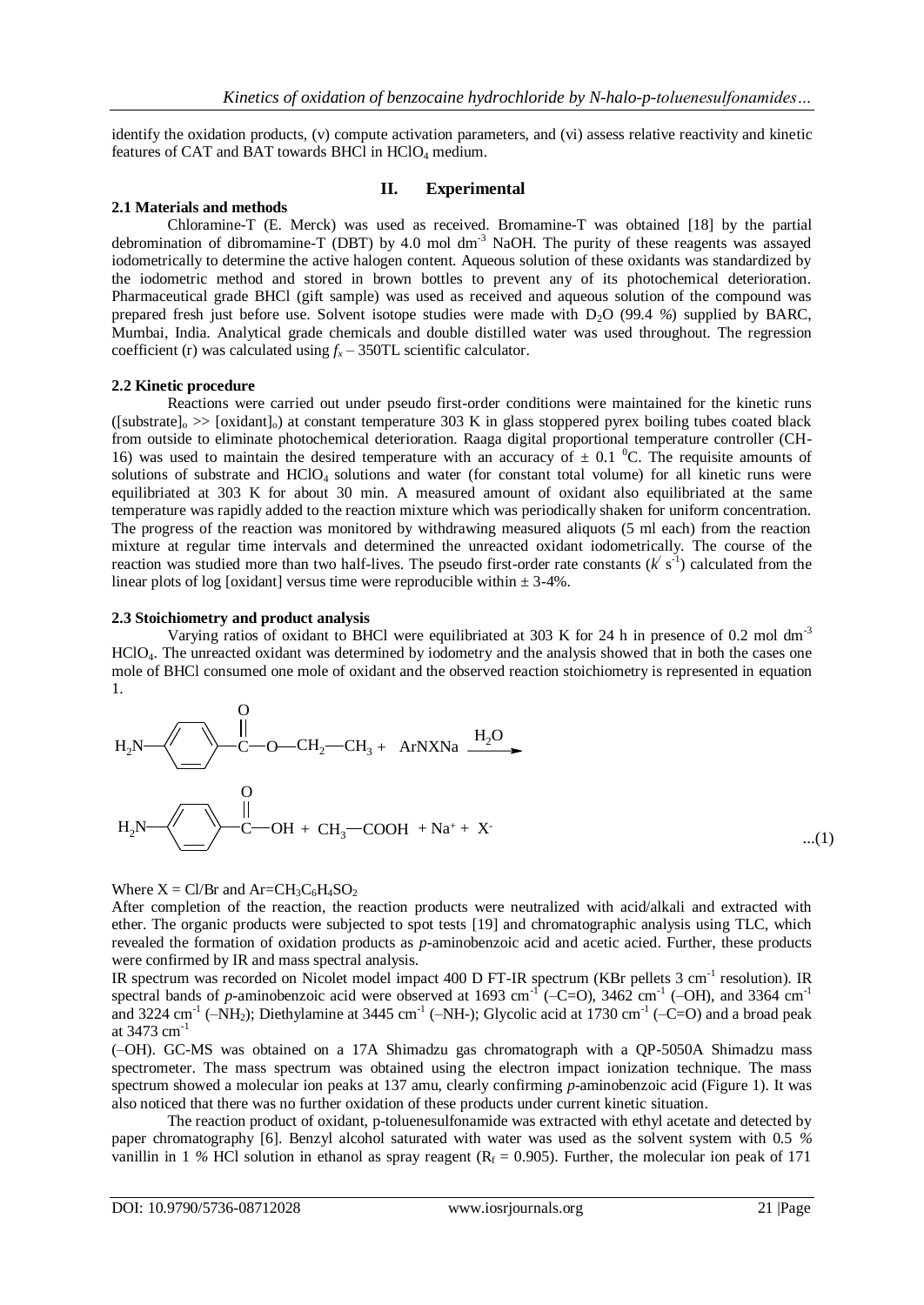amu (Figure 2) confirms p-toluenesulfonamide. All other peaks observed in GC-MS can be interpreted in accordance with the observed structure.

## **III. Results And Discussion**

The kinetics of oxidation of BHCl by CAT and BAT (henceforth abbreviated as oxidant) have been investigated at several initial concentrations of the reactants, under pseudo first-order conditions of  $[substrate]_0$  $\gg$  [oxidant]<sub>0</sub>, in presence of HClO<sub>4</sub> at 303 K in both cases. Under the identical experimental conditions, the kinetic and mechanistic features for the oxidation of BHCl with the closely related compounds CAT and BAT in HClO<sup>4</sup> medium are same. But the relative rates of oxidation of BHCl by BAT is about three-fold faster than CAT.

#### **3.1 Effect of reactant concentrations on the reaction rate**

The kinetics of oxidation of BHCl by CAT and BAT was investigated at several initial concentrations of the reactants at 303 K. Under pseudo first-order conditions of [substrate] $_0 \gg$  [oxidant] $_0$  at constant [HClO<sub>4</sub>] and temperature, plots of log [oxidant] versus time were linear  $(r > 0.9925)$  indicating a first-order dependence of rate on [oxidant]<sub>0</sub>. The pseudo-first-order rate constants  $(k')$  calculated from these plots are given in Table 1. Further, the values of  $k'$  calculated from these plots are unaltered with variation of [oxidant]<sub>0</sub>, confirming the first-order dependence on [oxidant] $_0$ . The rate increased with increase in [substrate] $_0$  (Table 1). A plot of log  $k$ versus log [substrate] was linear  $(r = 0.9982)$  with a unit slope indicating a first-order dependence of the rate on [substrate]<sub>o</sub>. Values of  $k'$  are increased with increase in [HClO<sub>4</sub>], indicating a fractional-order dependence of rate on  $[H^+]$  (Table 1).

## **3.2 Effect of** HClO<sup>4</sup> **and p-toluenesulfonamide concentrations on the reaction rate**

The rate of reaction increased with increase in [HClO<sub>4</sub>] (Table 1) and plots of log  $k'$  vs. log [HClO<sub>4</sub>] were linear ( $r > 0.9982$ ) with slopes of 0.66 and 0.53 for CAT and BAT, showing a fractional-order dependence on [HClO<sub>4</sub>]. Addition of p-toluenesulfonamide (ArNH<sub>2</sub>) to the reaction mixture (5.0 x 10<sup>-3</sup> mol dm<sup>-3</sup>) did not affect the rate significantly indicates that ArNH<sup>2</sup> is not involved in any step prior to the rate determining step of the proposed scheme.

## 3.3 **Effect of ionic strength and halide ions on the reaction rate**

Effect of ionic strength on the reaction rate was investigated in presence of 0.1 mol  $dm<sup>-3</sup>$  sodium perchlorate, keeping all other experimental conditions constant. It was found that addition of NaClO<sub>4</sub> showed insignificant effect on the reaction rate, demonstrating the involvement of non - ionic species in the rate determining step. Subsequently, the ionic strength of the reaction mixture was not fixed for kinetic runs. Further, addition of Br<sup>-</sup> or Cl<sup>-</sup> ions in the form of their sodium salts at the concentration of 5.0 x  $10^{-3}$  mol dm<sup>-3</sup> showed a negligible effect on the reaction rate suggests that no inter halogen or chlorine (or bromine) is formed and that there is a direct interaction of the oxidizing species with the substrate.

#### **3.4 Effect of dielectric constant and solvent isotope on the reaction rate**

Rate studies were carried out in water-MeOH mixtures having different compositions  $(0 - 20\% \text{ v/v})$ , thereby varying the dielectric constant (*D*) of the medium. It was observed that an increase in methanol composition in the reaction system increased the reaction rate (Table 2) and a plot of log  $k'$  versus 1/D was linear (Figure3;  $r = 0.8795$ ) with a positive slope. The values of permittivity (dielectric constant) for MeOH– water mixtures reported in the literature were employed. Blank experiments run with methanol indicated negligible oxidation under the experimental conditions employed.

As the oxidation of BHCl by CAT and BAT was accelerated by  $H^+$  ions, the solvent isotope effect was studied in D<sub>2</sub>O as the solvent medium for both the oxidants. The rate constants for CAT and BAT revealed that *k*<sup></sup> (H<sub>2</sub>O) was equal to 2.25 x 10<sup>-4</sup> s<sup>-1</sup> and 6.94 x 10<sup>-4</sup> s<sup>-1</sup> and *k*<sup> $\prime$ </sup> (D<sub>2</sub>O) was 3.73 x 10<sup>-4</sup> and 9.76 x 10<sup>-4</sup> s<sup>-1</sup> respectively. Thus the solvent isotope effect  $k'$  (H<sub>2</sub>O) /  $k'$  (D<sub>2</sub>O) was found to be 0.60 and 0.71 for CAT and BAT.

## **3.5 Effect of temperature on the reaction rate**

The reaction was studied at different temperatures (288-313 K), keeping other experimental conditions constant. From Arrhenius plots of log k<sup>/</sup> vs. 1/T (r > 0.9965), composite activation parameters (E<sub>a</sub>,  $\Delta H^{\neq}$ ,  $\Delta S^{\neq}$ , ∆G<sup>≠</sup> and log A) were computed for the oxidation of substrate by CAT and BAT. These data are summarized in Table 2.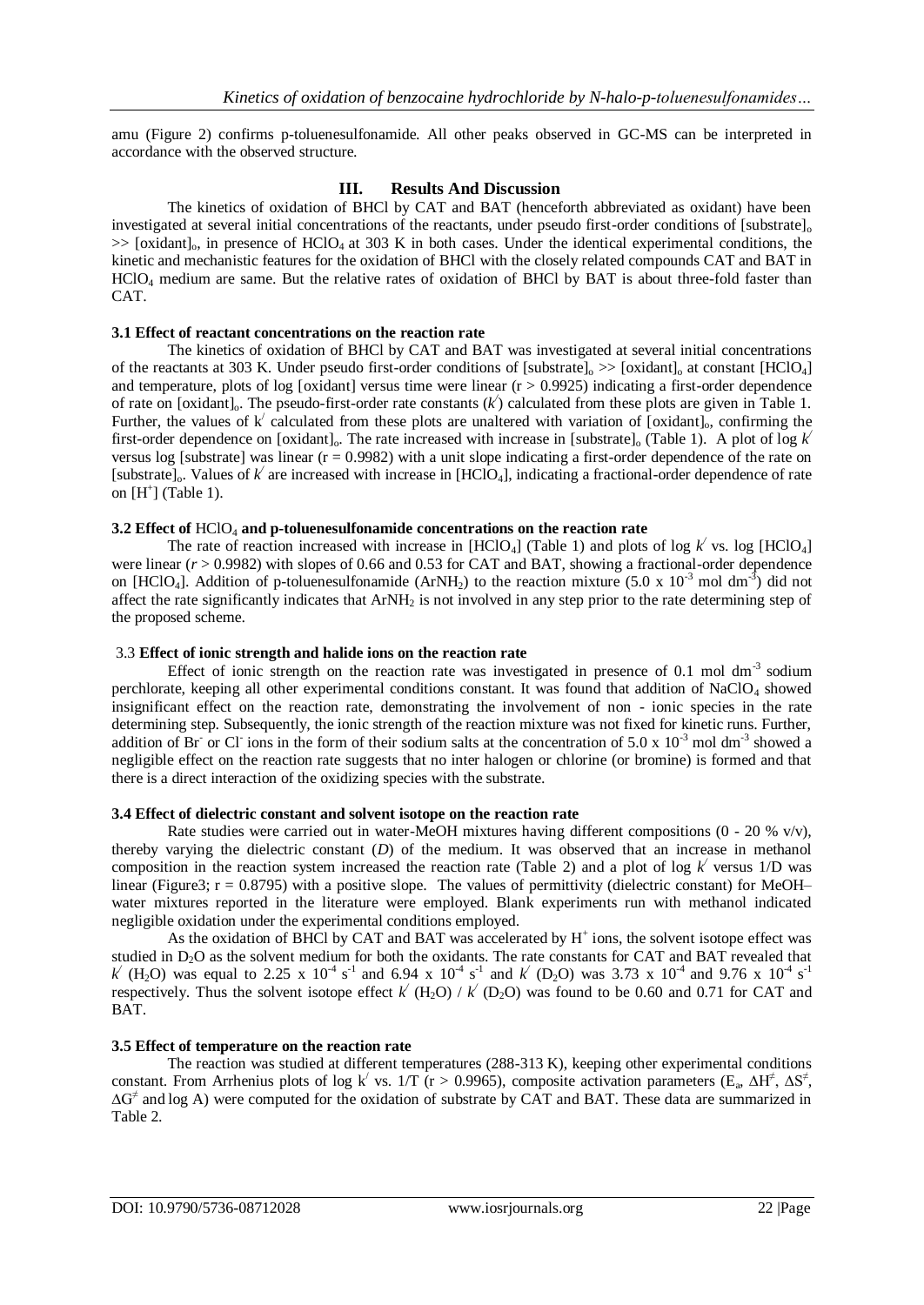## **3.6 Polymerization study**

Alkene monomers such as acrylonitrile and freshly prepared 10% acryamide solution were added to the reaction mixture to initiate polymerization by free radicals formed in situ. The lack of polymerization indicated the absence of free radicals in the reaction mixture. This clearly ruled out the possibility of free radical mechanism. The controlled experiments were also performed under similar reaction conditions without oxidant.

## **3.7 Reactive species of CAT and BAT**

Organic *N*-haloamines are sources of positive halogens and these reagents have been exploited as oxidant for a variety of substrates in both acidic and alkaline media [11-13]. Since organic *N*-haloamines have analogous chemical properties, it is predicted that identical equilibria exist in aqueous acidic and basic solutions of these compounds [20-23]. Chloramine-T and bromamine-T act as oxidizing agents in acidic and alkaline media with a two electron change per mole giving *p*-toluenesulfonamide (PTS) and NaCl or NaBr. The redox potential of CAT-PTS couple is pH dependent<sup>25</sup> and decreases with increase in pH of the medium ( $E_{\text{redox}} = 1.138$ ) V, 1.778 V, 0.614 V and 0.5 V at pH = 0.65, 7.00, 9.70 and 12.00, respectively). In view of the homogeneity in properties of CAT and BAT, similar redox potential behavior can be expected for BAT also. The nature of the active oxidizing species and mechanism depends on the nature of halogen atom, the groups attached to the nitrogen and the reaction condition. The species accountable for such oxidizing character may be different depending on the pH of the medium.

$$
ArNXNa \implies ArNX + Na^+ \qquad \qquad ...(2)
$$

$$
ArNX+ + H+ \longrightarrow ArNHX
$$
...(3)

$$
2 ArNHX \implies ArNH_2 + ArNN_2 \qquad \qquad \dots (4)
$$

$$
ArNX2 + H2O \n\overbrace{\qquad \qquad} \text{ArNHX} + HOX \n\qquad \qquad ...(5)
$$

$$
ArNHX + H_2O \implies ArNH_2 + HOX \qquad ...(6)
$$

$$
HOX \xrightarrow{\qquad \qquad } H^+ + OX^-
$$

$$
HOX + H^+ \xrightarrow{\text{---}} H_2OX^+ \qquad \qquad \dots (8)
$$

Therefore, the possible oxidizing species in acid solution of oxidant are ArNHX, ArNX<sub>2</sub>, HOX and possibly  $H<sub>2</sub>OX<sup>+</sup>$  and in alkaline solutions they are ArNHX, ArNX<sup>-</sup>, HOX and OX<sup>-</sup>.

The first-order dependence of rate on [oxidant] $_0$  and the addition of p-toluenesulfonamide (ArNH<sub>2</sub>) having no effect on the reaction rate, both indicate that  $ArNX<sub>2</sub>$  and HOX may not be the reactive species [Eqs (4) and (6)]. Further, these species are present in very low concentrations at the experimental conditions employed [24]. Since pKa of PhSO<sub>2</sub>NHBr is 4.95 at 298 K, it is likely that under the present acidic conditions CAT and BAT may exist [20] primarily as ArNHX and any dependence of rate on [H<sup>+</sup>] could be attributed to the addition of a second proton to ArNHX. Furthermore, Narayanan and Rao [25] and Subhashini et al [26] have reported that monochloramines can be further protonated at pH 2 as shown in eq. (9) and eq. (10) for chloramine-T and chloramine-B, respectively.

$$
ArNHCl + H^{+} \implies ArNH_{2}Cl^{+} \qquad \qquad ...(9)
$$

$$
PhSO_2NHCl + H^+ \quad \Longleftrightarrow \quad PhSO_2NH_2Cl^+ \qquad \qquad \dots (10)
$$

The second protonation constants for CAT and CAB are 102  $M^{-1}$  and 61  $\pm$  5  $M^{-1}$  respectively at 298 K. Because organic haloamines have similar chemical properties, it is reasonable to expect the formation of an identical species of the type ArNH<sub>2</sub>Br<sup>+</sup> for BAT also. In the present investigations, the acceleration of rate by H<sup>+</sup> ion indicates that  $ArNH<sub>2</sub>X<sup>+</sup>$  is the active oxidizing species. Further, variations of ionic strength of the medium or addition of the reaction product, p-toluenesulfonamide have virtually no effect on the rate. Based on the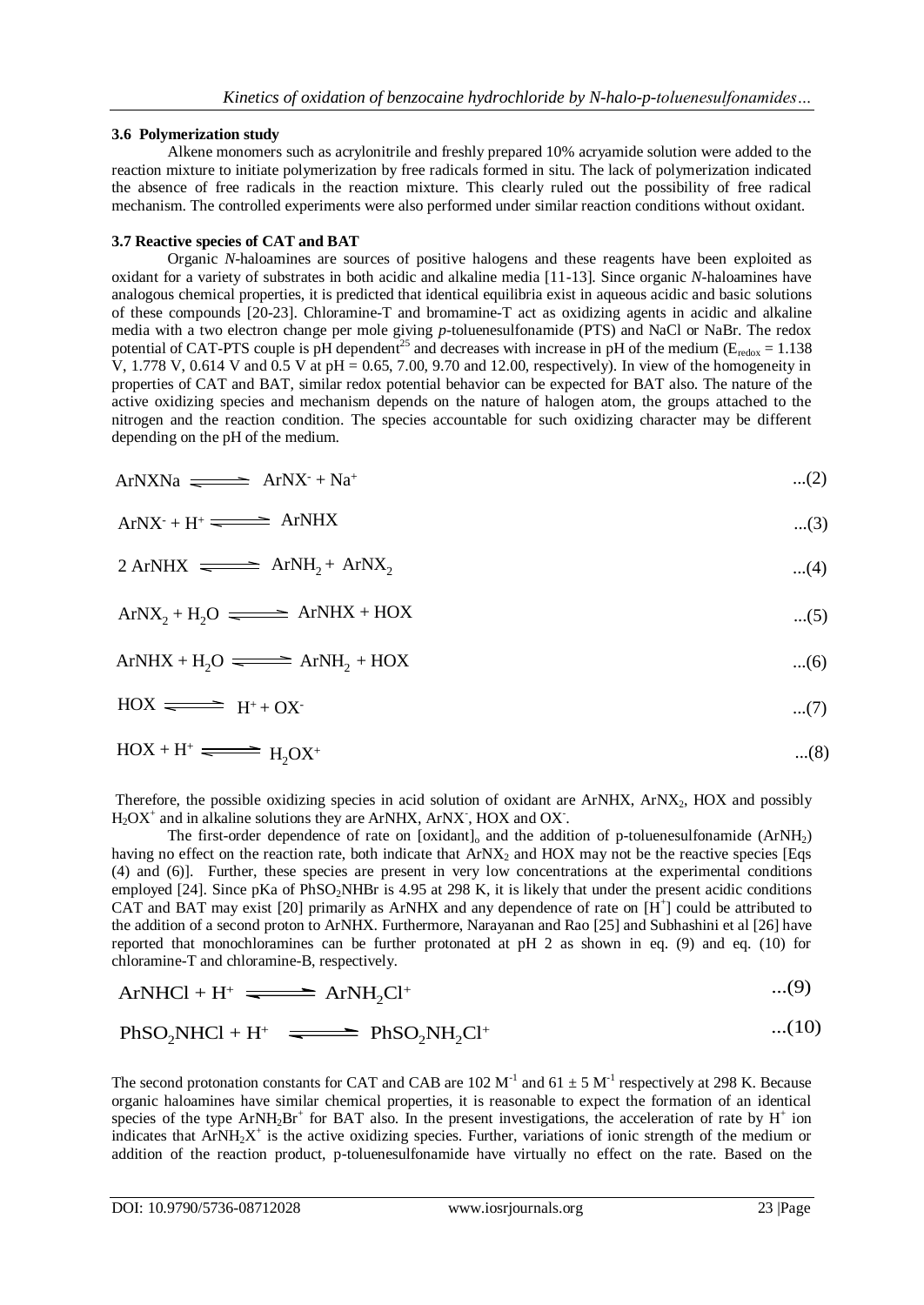preceding discussion and experimental facts, Scheme 1 is proposed to explain the reaction mechanism for the oxidation of BHCl by CAT and BAT in  $HClO<sub>4</sub>$  medium.



**Scheme 1.** A general reaction scheme for the oxidation of BHCl by CAT and BAT acid medium. In scheme 2, an initial equilibrium acid accelerating step (step (i)), the protonated acid further protonates to form diprotonated species. In the slow and rate determining step (step (ii)) the diprotonated species reacts with substrate to form a complex (X). This complex X consumes another two moles of the oxidant yields the products followed by several steps. Two moles of the oxidant are consumed to yield the ultimate products. Based on Scheme 1 the following rate law has been proposed, which is in good agreement with the experimental results.

$$
\frac{K_1k_2 \text{ [oxidant]}_t \text{ [BHC1] [H^+]}}{1 + K_1 \text{ [H^+]}}
$$
...(11)

Rate law (11) is in good agreement with the experimental results observed.

Reactions in aqueous medium that are susceptible to acid-base catalysis have been studied in heavy water  $(D_2O)$  after equilibrium. Since most oxidation reactions of organic compounds involve the cleavage of C-H bond, deuterium isotope effect on such reactions gives information regarding the nature of the ratedetermining step. In the present investigations, solvent isotope studies have shown that the rate of reaction is higher in  $D_2O$  medium. For a reaction involving a fast equilibrium with  $H^+$  or OH ion transfer, the rate increases in  $D_2O$  medium since  $D_3O^+$  and OD are a stronger acid and a stronger base respectively, than  $H_3O^+$  and OH ions [27-34]. The observed solvent isotope effect of  $k'(H_2O) / k'(D_2O) < 1$  is due to the greater acidity of  $D_3O^+$ compared to  $H_3O^+$ . However, the magnitude of increase in rate in  $D_2O$  is small as compared to the expected value which is 2-3 times greater. This may be due to the fractional order dependence of the rate on  $[H^+]$ . Hence, this observation supports the proposed mechanism.

The effect of varying solvent composition on the reaction kinetics has been described in detail in the well-known monographs [33-35]. For a limiting case of zero angle of approach between two dipoles or an ion– dipole system, Amis [32] has shown that a plot of log  $k'$  versus 1/D gives a straight line, with a negative slope for a reaction between a negative ion and a dipole or between two dipoles, while a positive slope results for a positive ion-dipole interaction. The latter concept agrees with the present observations, where a positive ion and a dipole are involved in the rate determining step of Scheme 2.

The reaction product, p-toluenesulfonamide  $(ArNH<sub>2</sub>)$  does not influence the rate showing that it is not involved in a pre-equilibrium. Addition of chloride ions had no effect on the rate indicating that no interhalogen or free chlorine is formed. All these observations also confirm the proposed mechanism.

#### **3.9 Relative reactivity of CAT and BAT**

 $rate =$ 

A comparison of the rates of reaction of CAT and BAT shows that the oxidation of BHCl is about three-fold faster in BAT compared to CAT, under identical set of experimental conditions. This is endorsed by the relative magnitudes of activation energies (Table 3). This trend may be attributed to the difference in elctrophilicities of the halocations, Cl<sup>+</sup> and Br<sup>+</sup>ions, involved in the oxidation processes and, is also related to the ease with which these species are generated in reactions. In these oxidation reactions, the electronegativity values of  $Br^+$  and  $Cl^+$  play a vital role. Bromine has the elctronegativity of 2.7, while chlorine has a higher value of 2.8. As the elcetronegativity increases the electropositive nature decreases. Since the halo cations are the reactive species in these oxidation reactions, the electropositive nature is in the order: Br > Cl. Therefore the reactivity of BAT is more compared to CAT. This trend may also be due to the moderate difference in the van der Waals's radii of bromine and chlorine. A similar behaviour has been noted [36] in the oxidation of several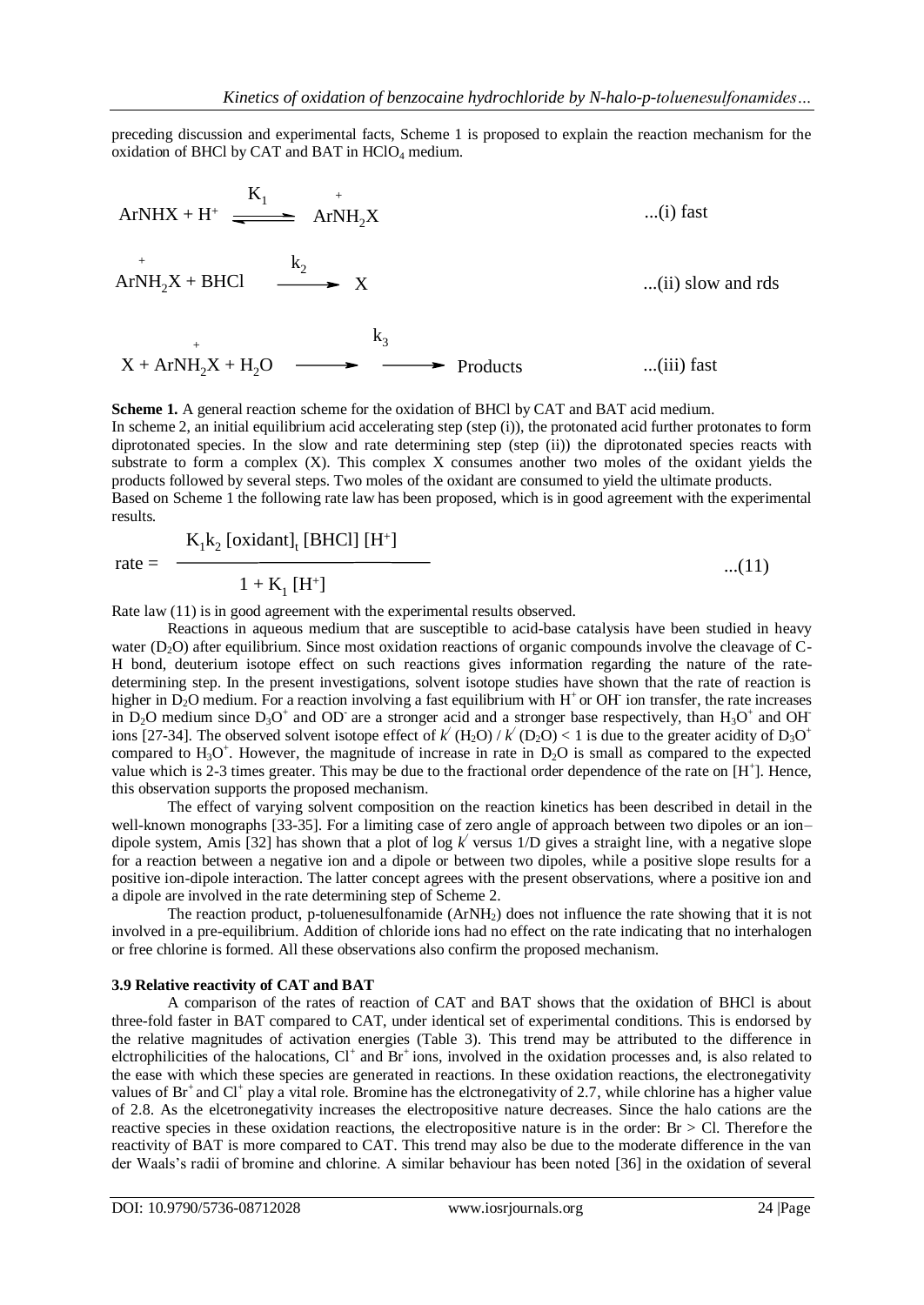other substrates using CAT and BAT. The facts furnished in the present research and the literature reports [36- 37] led to conclude that BAT is a stronger oxidant compared to CAT.

The proposed mechanism is also supported by the moderate values of energy of activation and other thermodynamic parameters. The energy of activation is highest for the slowest reaction and *vice-versa* indicating that the reaction is enthalpy controlled (Table 3). The positive values of ΔH*<sup>≠</sup>* and ΔG*<sup>≠</sup>*indicate that the transition state is highly solvated. The negative values of ΔS*<sup>≠</sup>* suggest the formation of a rigid associative transition state with a few degrees of freedom in both cases. Further, the comparable values of ΔG*<sup>≠</sup>*signify the same type of the reaction mechanism could be operative for the oxidation of BHCl by CAT and BAT in acid medium. The values of frequency factor (A) specify the frequency of collisions and the orientation of reacting molecules. The ineffectiveness of the additions of p-toluenesulfonamide, neutral salts and halide ions on the rate of the reaction are in agreement with the proposed mechanism and the derived rate law.

#### **IV. Conclusions**

The kinetics of oxidation of BHCl by CAT and BAT has been studied at 303 K. The reaction follows the rate law, rate = k [oxidant]<sub>o</sub> [BHCl]  $[H^+]^{0.52}$ . On the basis of experimental results a suitable mechanism and appropriate rate law have been derived. The relevant rate law has been designed. Under identical experimental conditions, the rate of oxidation of BHCl is about three-fold faster with BAT as compared to CAT. This may be attributed to the difference in electrophilicities of  $Cl^+$  and  $Br^+$  ions and also the van der Waal's radii of chlorine and bromine.

#### **Acknowledgement**

The authors are thankful to the Principal and the Management, Don Bosco Institute of Technology for constant encouragement and facilities.

#### **References**

- [1]. Jennings VJ,. *Critical Rev Anal-Chem.* 1974: 407-419.
- [2]. Campbell MM, Johnson G. *Chem Rev*. 1978: 78: 65-79.
- [3]. Banerji KK, Jayaram B & Mahadevappa D S, *J Sci Ind Res.* 1987:46: 65-76.
- [4]. Kolvari E, Ghorbani-Choghamarani A, salehi P, Shirini F, Zolfigol MA. *J Iran Chem Soc.* 2007: 4(2):126-174.
- [5]. Rangappa KS. *J Indian Chem Soc.* 2004:81:1025-1037.
- [6]. Puttaswamy, Anuradha TM, Ramachandrappa R, Gowda NMM. *Int J Chem Kinet.* 2000:32:221-230.
- [7]. Agarwal MC, Upadhyay SK. *J Sci Ind Res.* 1990:49:13-18.
- [8]. Ramachandra H, Rangappa KS, Mahadevappa DS, Gowda NMM. *Monatsh Chem.* 1996:127:241-255.
- [9]. Kambo N, Upadhyay SK.. *Indian J chem.* 2004:43A:1210-1215.
- [10]. Puttaswamy, Jagadeesh RV. *Ind Eng Chem Res.* 2006:45:1563-1570.
- [11]. Puttaswamy, Shubha JP. *Transition Met Chem.* 2008:33:1003-1011.
- [12]. Naidu HMK, Yamuna B, Mahadevappa DS. *Indian J Chem.* 1987:26A:114-117.
- [13]. Rangappa KS, Ramachandra H, Mahadevappa DS, Gowda NMM. *Int J Chem Kinet.* 1996:28:265-274.
- [14]. Puttaswamy, Jagadeesh RV. *Int J Chem Kinet.* 2006:38:48-56.
- 
- [15]. Ashutosh Kar, Medicinal Chemistry, Wiley Eastern, New Delhi, 1993, 44.<br>[16]. Wilson CO, Gisvold O, Doerge RF, Text book of organic medicinal and pharmaceutical chemistry, 6<sup>th</sup> Ed., J.B. Lippincott Co, Toronto, 1971, 662.
- [17]. Cousins MJ, Cousins and Bridenbaugh's Neural Blockade in Clinical Anesthesia and Pain, Lippincott Co, Toronto, (2008) 106.<br>[18]. Nair CGR, Lalithakumari R, Indrasenan P. Bromamine-T as a new oxidimetric titrant. Tala
- [18]. Nair CGR, Lalithakumari R, Indrasenan P. Bromamine-T as a new oxidimetric titrant. *Talanta.* 1978:25:525-527.
- Feigl F, Spot tests in Organic Analysis, 7<sup>th</sup> Edn., pp. 479-481. Elsevier, Amsterdam.
- [20]. Morris J C, Salazar JA, Wineman MA. *J Am Chem Soc.* 1948:70:2036-2041.
- [21]. Nair CGR, Lalithakumari R, Indrasenan P. *Talanta.* 1978:25:525-527.
- [22]. Hardy FF, Johnston JP, *J Chem Soc. Perkin Trans II*. 1973:742-750.
- [23]. Bishop E, Jennings VJ. *Talanta.* 1958:1:197-199.
- [24]. Murthy ARV, Rao BS. *Proc Indian Acad Sci.* 1952:35:69-72.
- [25]. Narayanan, S. S.; Rao, V. R. S. *Radio Chim. Acta* 1983, *32*, 211.
- [26]. Subhashini, M.; Subramanian, M.; Rao, V. R. S. *Talanta* 1985, *32*, 1082.
- [27]. Collins, C. J.; Bowman, N. S. Isotope Effects in Chemical Reactions; Van Nostrand Reinhold, New York, 1970; p 1267.
- [28]. Kohen, A.; Limbach, H. H. Isptope Effects in Chemistry and Biology; CRC Press: Florida, 2006; p 827.
- [29]. Moelwyn-Hughes, E. A. The Kinetics of Reaction in Solutions; Clarender Press: Oxford, 1947; p 374.<br>[30]. Benson, S. W. The Foundations of Chemical Kinetics; McGraw-Hill: New York, 1960; p
- Benson, S. W. The Foundations of Chemical Kinetics; McGraw-Hill: New York, 1960; p
- [31]. Frost, A. A.; Pearson, R. G. Kinetics and Mechanism; Wiley: New York, 1961; p 135.<br>[32]. Amis, E.S. Rates *Anal Chem* **1955**, 27, 1672-1679.
- [32]. Amis, E.S. Rates *Anal Chem* **1955,** *27,* 1672-1679.
- [33]. Laidler, K. J. Chemical Kinetics; Tata Mc Graw-Hill: New Delhi, 1995; p 211.
- [34]. Reichardt, C. Solvent and Solvent Effects in Organic Chemistry New York, Wiley- Vctt, 219-237, 2003.
- [35]. Puttaswamy, Shubha, J.P. *AIChE,* 2009, *55(12)*, 3234-3240.
- [36]. J.P. Shubha, R. Mnjunath, Puttaswamy IOSR Journal of Applied Chemistry 7(5) 2014, 96-103.
- [37]. J.P. Shubha, Y. Madhusudhan, R. Raveesha, Puttaswamy, Int. J. Lat. Tech. Eng. Mang. Sci., 4(2), 2015, 56-62.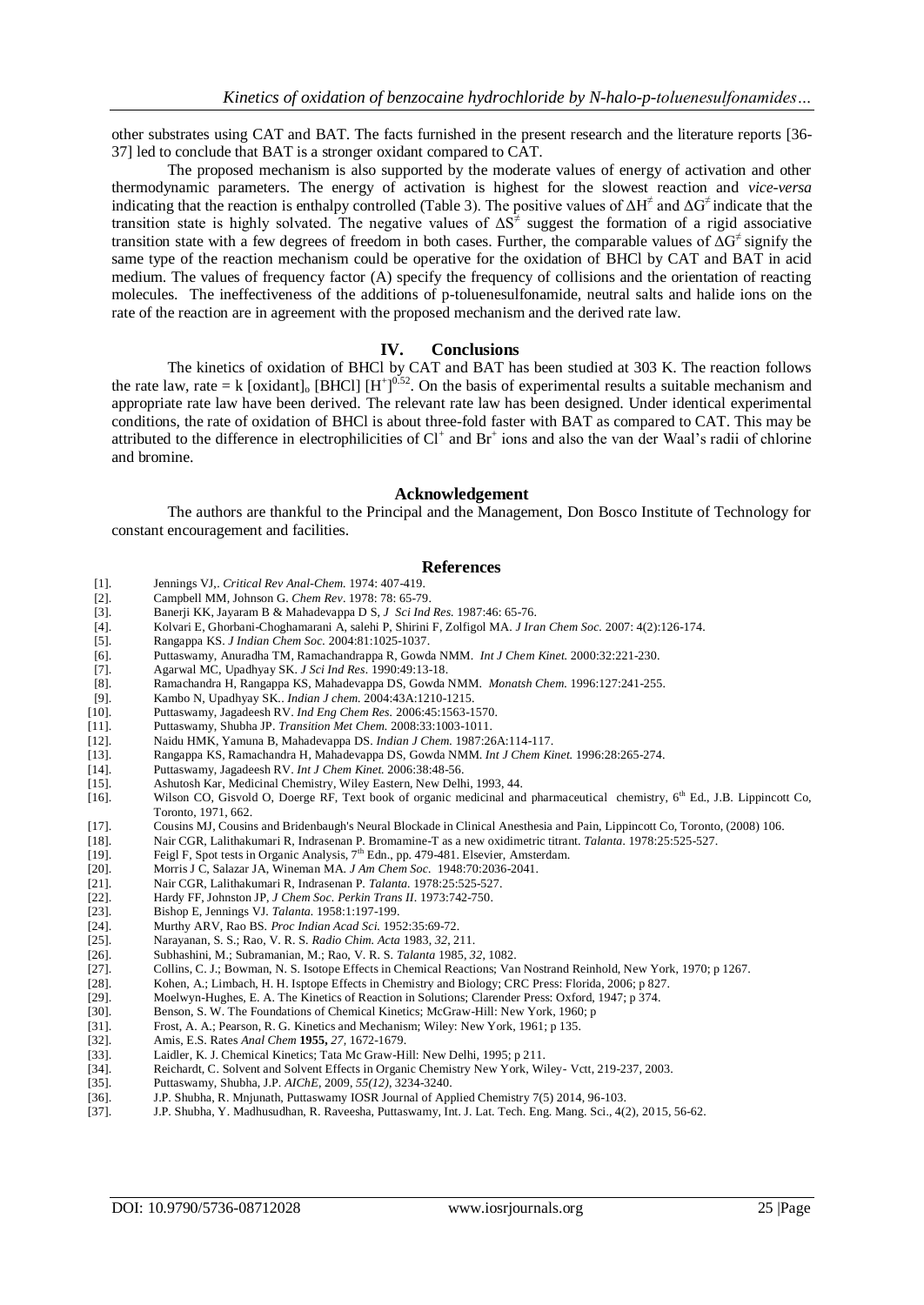| 303 K.              |                   |                             |            |                   |  |
|---------------------|-------------------|-----------------------------|------------|-------------------|--|
| $104$ [oxidant] $o$ | $103$ [BHCl] $_o$ | $10^3$ [HClO <sub>4</sub> ] |            | $10^4 k (s^{-1})$ |  |
| $(mod dm-3)$        | $(mod \ dm^{-3})$ | $(mod \text{ dm}^{3})$      | <b>CAT</b> | BAT               |  |
| 0.5                 | 2.0               | 0.5                         | 2.48       | 7.16              |  |
| 1.0                 | 2.0               | 0.5                         | 2.36       | 6.72              |  |
| 1.8                 | 2.0               | 0.5                         | 2.25       | 6.94              |  |
| 3.6                 | 2.0               | 0.5                         | 2.32       | 6.85              |  |
| 5.0                 | 2.0               | 0.5                         | 2.20       | 7.08              |  |
| 1.8                 | 0.5               | 0.5                         | 1.31       | 3.05              |  |
| 1.8                 | 1.0               | 0.5                         | 1.67       | 5.10              |  |
| 1.8                 | 2.0               | 0.5                         | 2.25       | 6.94              |  |
| 1.8                 | 4.0               | 0.5                         | 3.02       | 9.32              |  |
| 1.8                 | 8.0               | 0.5                         | 4.23       | 14.0              |  |
| 1.8                 | 2.0               | 0.1                         | 0.92       | 3.27              |  |
| 1.8                 | 2.0               | 0.2                         | 1.46       | 4.55              |  |
| 1.8                 | 2.0               | 0.5                         | 2.25       | 6.94              |  |
| 1.8                 | 2.0               | 1.0                         | 3.48       | 9.86              |  |
| 1.8                 | 2.0               | 2.0                         | 5.04       | 13.3              |  |

**Table 1.** Effect of variation of oxidant, BHCl and HClO<sub>4</sub> concentrations on the reaction rate at

| Table 2. Effect of dielectric constant on the reaction rate at 303 K. |  |  |  |  |
|-----------------------------------------------------------------------|--|--|--|--|
|-----------------------------------------------------------------------|--|--|--|--|

| % MeOH $(v/v)$ |      | $10^4 k'(s^{-1})$ |  |
|----------------|------|-------------------|--|
|                | CAT  | <b>BAT</b>        |  |
| 0              | 2.25 | 6.94              |  |
| 5              | 2.61 | 7.98              |  |
| 10             | 4.30 | 9.26              |  |
| 20<br>$-3$     | 6.88 | 10.2              |  |

[oxidant] = 1.8 x 10<sup>-4</sup> mol dm<sup>-3</sup>; [BHCl] = 2.0 x 10<sup>-3</sup> mol dm<sup>-3</sup>; [HClO<sub>4</sub>] = 0.5 x 10<sup>-3</sup> mol dm<sup>-3</sup>.

**Table 2.**Temperature dependence on the reaction rate and activation parameters for the oxidation of BHCl by CAT and BAT in acid medium

| Temperature $(K)$                                       | $10^4 k'(s^{-1})$ | $10^4 k'(s^{-1})$ |
|---------------------------------------------------------|-------------------|-------------------|
|                                                         | <b>CAT</b>        | <b>BAT</b>        |
| 293                                                     | 1.30              | 4.85              |
| 298                                                     | 1.68              | 5.82              |
| 303                                                     | 2.25              | 6.94              |
| 308                                                     | 3.06              | 8.17              |
| 313                                                     | 4.25              | 10.1              |
| $E_a(kJ \text{ mol}^{-1})$                              | 41.6              | 23.4              |
| $\Delta H^{\neq}$ (kJ mol <sup>-1</sup> )               | 39.1              | 20.9              |
| $\Delta G^{\neq}$ (kJ mol <sup>-1</sup> )               | 95.4              | 92.6              |
| $\Delta S^{\neq}$ (JK <sup>-1</sup> mol <sup>-1</sup> ) | -183              | $-236$            |

[oxidant] = 1.8 x 10<sup>-4</sup> mol dm<sup>-3</sup>; [BHCl] = 2.0 x 10<sup>-3</sup> mol dm<sup>-3</sup>; [HClO<sub>4</sub>] = 0.5 x 10<sup>-3</sup> mol dm<sup>-3</sup>.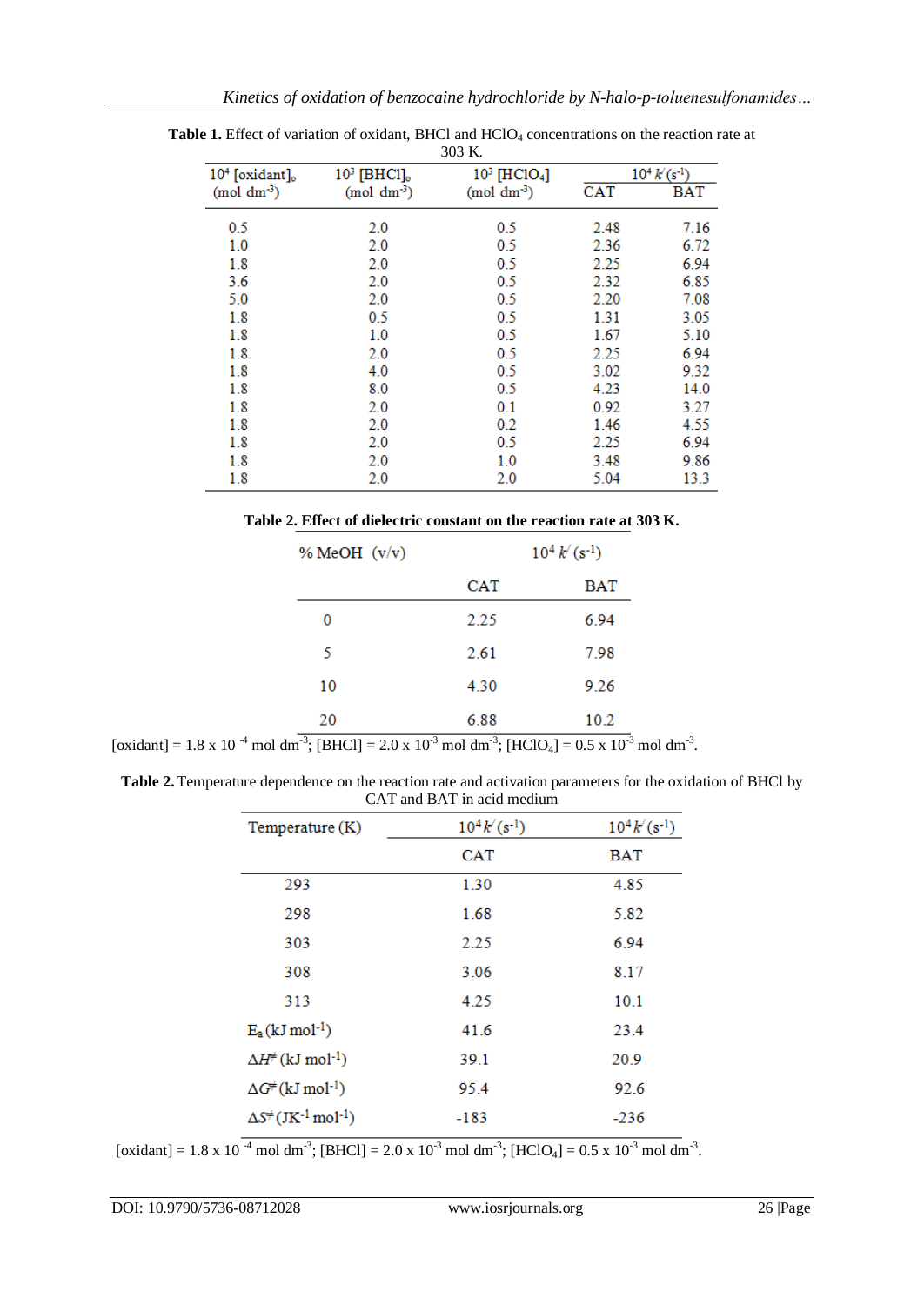

**Figure 1.**GC-Mass spectrum of p-aminobenzoic acid with its molecular ion peak at 171 amu.



**Figure 2.**GC-Mass spectrum of p-toluenesulfonamide with its molecular ion peak at 171 amu.